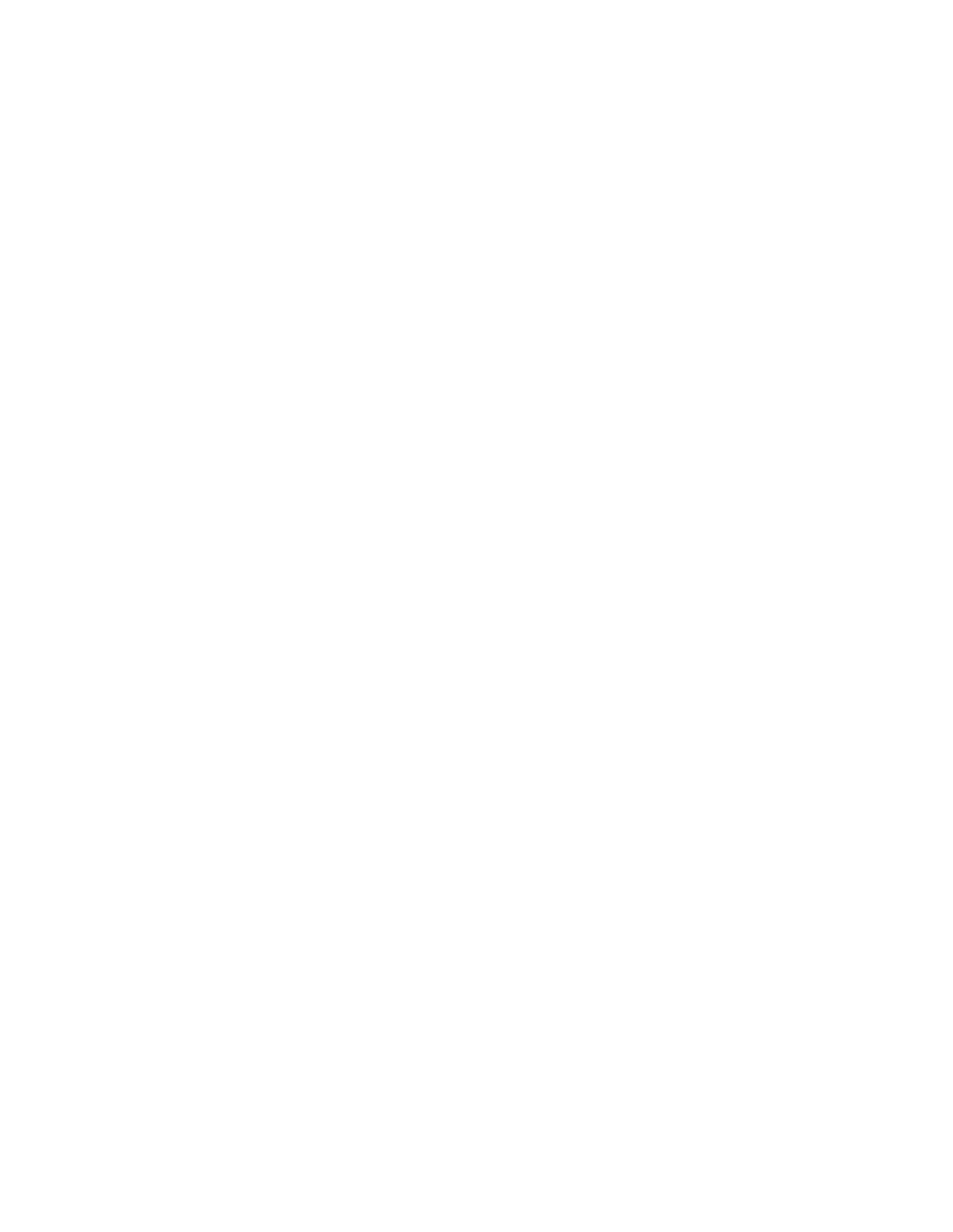## **Statement by His Excellency Mohammed bin Hadi Al Hussaini, Minister of State for Financial Affairs for the United Arab Emirates On Behalf of Bahrain, Egypt, Iraq, Jordan, Kuwait, Lebanon, Maldives, Oman, Qatar, United Arab Emirates, and Yemen International Monetary and Financial Committee October 2021**

### **I. THE GLOBAL ECONOMY, THE MIDDLE EAST AND NORTH AFRICA (MENA) REGION, AND OUR CONSTITUENCY**

1. **The global economy** continues to recover despite the resurgence of the pandemic, but with a number of challenges and downside risks. Key among the challenges is the resurgence of the pandemic infection rates, driven by more contagious new variants of the virus and the ongoing supply shortages, which gave rise to inflation risks. If inflation does not abate, this could trigger earlier than expected monetary tightening. A sudden tightening of global financial conditions could, in turn, pose capital flight and debt stabilization risks. Moreover, debt burdens are rising in many countries and could limit the scope for policy action with the required financing from domestic banks risks crowding out private sector investments.

2. Another major challenge stems from persistent economic divergences among and within countries, reflecting differentiated vaccine access and early policy support. Deepening divergences will inevitably have adverse implications and spillovers, notably cross-border tensions, forced migrations, and increased vulnerability and fragility. Against this background, we emphasize the importance of global cooperation to ensure universal access to vaccines and a strong financial safety net. To ensure a successful exit from the crisis, these efforts will need to be coupled with sound policy frameworks and ambitious domestic reforms, which would facilitate progress towards sustainable economic development. The latter is particularly important in emerging market and developing countries (EMDCs) and the MENA region, where job creation, more equal opportunities, financial inclusion, the digitalization of the economy, and a greener economy; all are pressing sustainability concerns.

3. **The MENA region** is facing a fourth wave of the pandemic, while infections are relatively contained in countries that have made early progress toward vaccinating their populations and residents. The recovery is multispeed as vaccination rates varied and policy support also varied in its magnitude. After contracting in 2020, the MENA region real GDP is projected to expand to 4.1 percent in 2021, and the recovery will further firm up in 2022. We are pleased that IMF growth projections for the region been revised upwards since April for both 2021 and 2022. Overall, the growth profile for MENA is weaker than other EMDCs, partly reflecting the pace of vaccine rollout and limited policy space in some countries. This calls for increased attention by international financial organizations, and the IMF in particular, to identify the reasons for this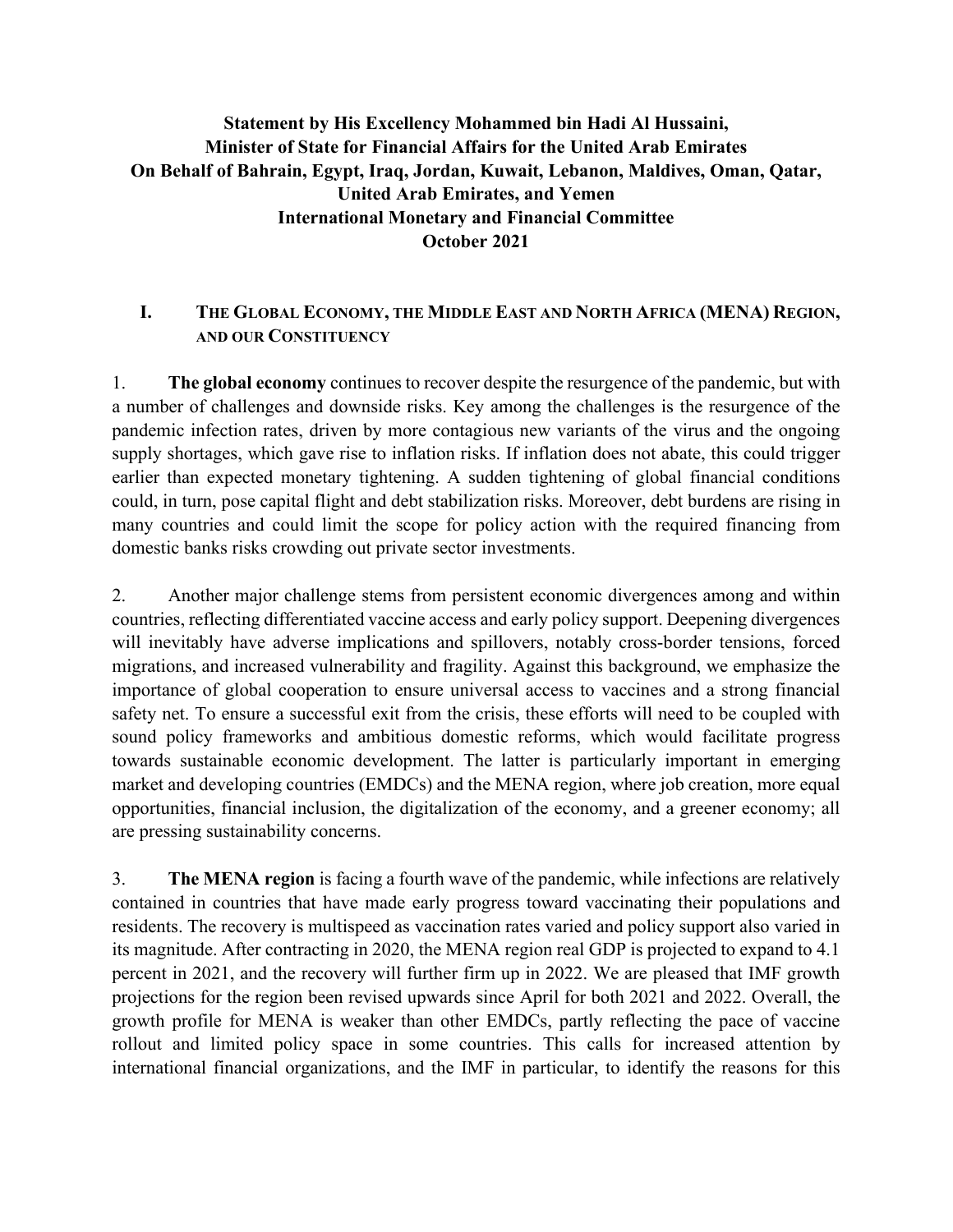divergence and support the specific needs of the MENA region, as we will discuss in further detail in the remainder of the statement.

4. With regard to vaccination status, we encourage use of up-to-date data to reflect the accurate number of vaccinated people in the region. The percentages for the United Arab Emirates currently stand at about 85 percent of the population and 95.5 percent with at least one dose. The same is true for Bahrain, Kuwait, and Qatar, and Oman accelerated vaccination in the second half of the year. Vaccination rates in Egypt remain low but have accelerated since June and have reached full pre-purchase procurement, as noted in the IMF staff's Pandemic Proposal Update. Protecting lives and livelihood remains the first priority in the region, and for this, accelerated vaccine deployment is needed amidst strong global and regional cooperation.

5. **Our constituency** includes a diverse group of countries at different stages of vaccine rollout and support to their economies; but all remain united in their common goal of saving the lives and preserving the livelihoods of their citizens. The rapid policy responses to the COVID-19 pandemic helped kick-start economic activity in 2021, although the recovery is still uneven, with lack of fiscal space and dependence on tourism weighing on growth. Policymakers are now facing more difficult tradeoffs between protecting lives and livelihoods, fostering a self-sustaining, inclusive, and greener recovery, preserving fiscal sustainability and financial stability, and investing in the future. To achieve debt sustainability, many countries are already implementing fiscal consolidation plans, anchored on a credible medium-term fiscal framework and debt management strategies. In addition to the challenges posed by limited fiscal policy space, several countries now face the added burden of diminishing monetary space, given rising inflation. Monetary authorities are also alert to financial stability risks and are carefully monitoring the banking systems' loan performance and corporate leverage.

6. In our oil-exporting countries, the rebound in oil prices since the last quarter of 2020 is helping the recovery. It will also support fiscal and external accounts and have confidence effects, supporting non-oil GDP. The fragile and conflict-affected countries, as well as small states, and countries hosting large refugee populations in our constituency are hard-hit by the COVID-19 shock and will face daunting challenges, with deepening humanitarian concerns. These countries also face substantial vaccination costs, which will be partly met by regional cooperation initiatives. These include the UAE-based public-private partnership Hope Consortium that was expanded and is striving to provide vaccine storage and distribution in the region, as well as the Dubai Vaccine Logistics Alliance that is expected to support the delivery of two billion doses of vaccines in 2021 under COVAX. Beyond the near-term, our member countries are keenly aware of the structural challenges facing their economies. We emphasize that the priorities for **long-term transformation** need to be tailored to each country, with appropriate sequencing.

7. The Middle East region will be hosting a series of **high-level international events** in the coming year. In addition to the ongoing Dubai Expo2020, the first global exposition to take place in the Middle East, which will continue until end-March 2021, these include the IMF-World Bank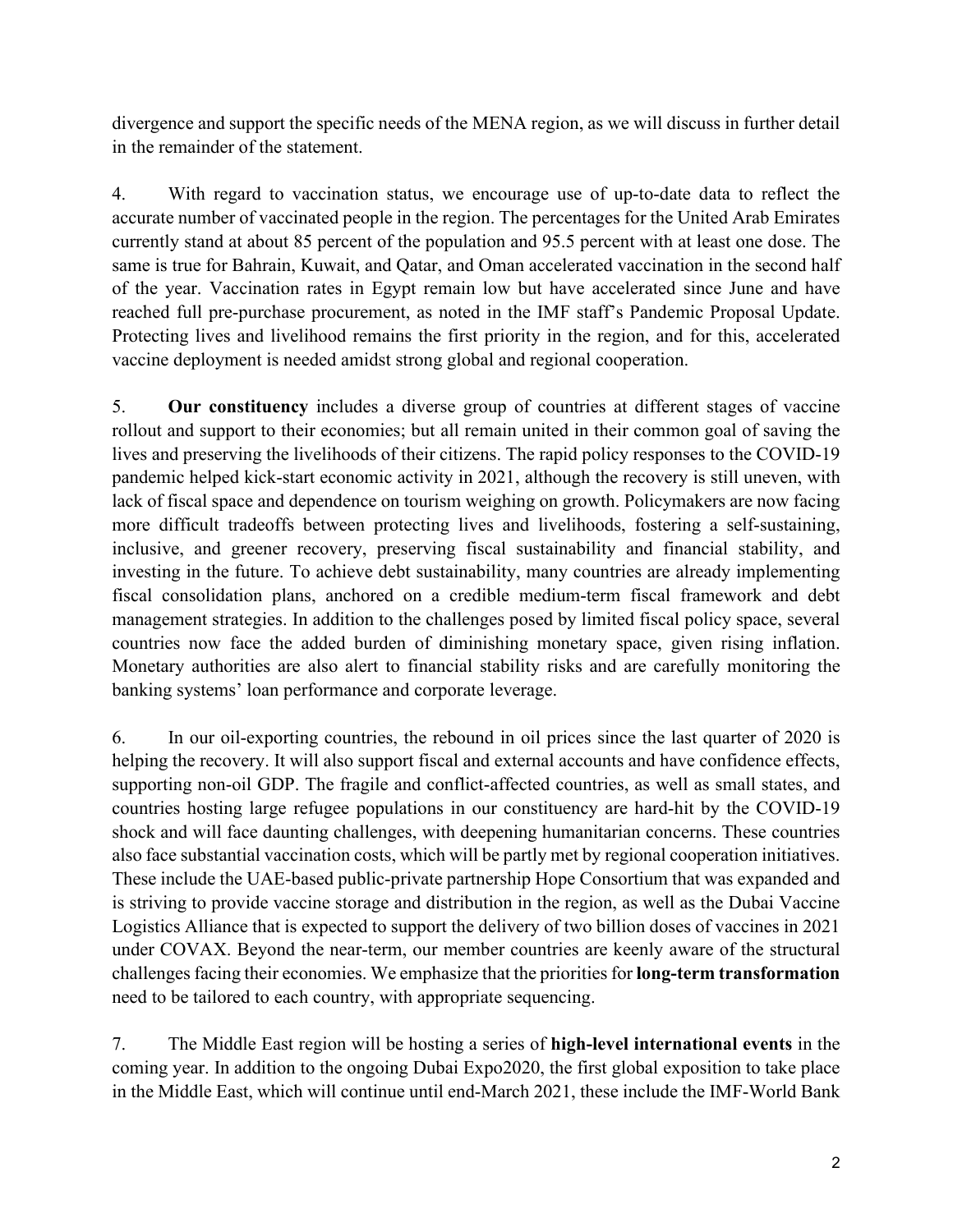Annual Meetings in Morocco in October 2022, which will be followed by the COP27 in Egypt in November 2022. We encourage the IMF to further strengthen its engagement and partnerships with the region ahead of these events.

### II. **OUR EXPECTATIONS FOR THE IMF**

8. We commend the IMF management and staff for the agile responses to the prolonged COVID-19 crisis. The Middle East region was facing multiple challenges even before the onset of the pandemic, and we very much appreciate the responsiveness and flexibility of the IMF's Middle East and Central Asia and other departments. We welcome the Managing Director's **Global Policy Agenda** (GPA), which appropriately focuses on three priorities: vaccinating, calibrating policies, and accelerating the transformation of the global economy. We underscore the need for IMF work to focus on the following areas:

9. **IMF Lending and Policy Advice**: We would like to recognize the historic nature of the SDR allocation, the largest SDR allocation in the history of the IMF, and welcome work on channeling SDRs to low- and MICs through a new **Resilience and Sustainability Trust** (RST). More broadly, we call on the IMF to strengthen its role in **Middle-Income Countries** (MICs): to help address their immediate and long-standing challenges. Rising vulnerabilities in these countries cannot be ignored, as they are among the hardest hit by the pandemic and projected to have lower per capita GDP levels in 2025 compared to the pre-crisis period. Moreover, MICs host eight out of ten people suffering from extreme poverty. We encourage the IMF to include a large number of MICs under the RST and to accelerate the operationalization of the trust. We believe that SDR channeling to support lending by multilateral development banks is a less preferable option. As most MICs do not have access to swap lines or regional financing arrangements, we see an important role for the IMF, with rapid and flexible responses, to provide financial support where and when needed.

10. MICs face immediate and long-standing challenges that also need to be addressed through adequate and timely capacity development and tailored policy advice. We call for attention to potential adverse spillovers from monetary normalization in advanced countries and see merit in better monitoring inflationary pressures and capital flow movements in MICs. There are various opinions as to whether or not inflation may be transitory. If inflation ends up not being transitory, the implications could be dire. This is particularly the case for the Middle East, which is a net food importing region, where persistent inflation would come with its own challenges for growth, food security, and poverty, amongst others. We encourage the IMF to further analyze the scenario that inflation may not be transitory and its implications. In our oil-exporting countries, we encourage the IMF to deepen its work on efforts and reforms aimed at accelerating **economic diversification** in the context of its surveillance, lending, and capacity development activities. We also encourage strengthening the IMF surveillance activity by accelerating analysis of the pandemic's impact on labor markets, productivity, and private sector viability to help inform policy advice. As policymakers are now facing more difficult tradeoffs between protecting lives and livelihoods,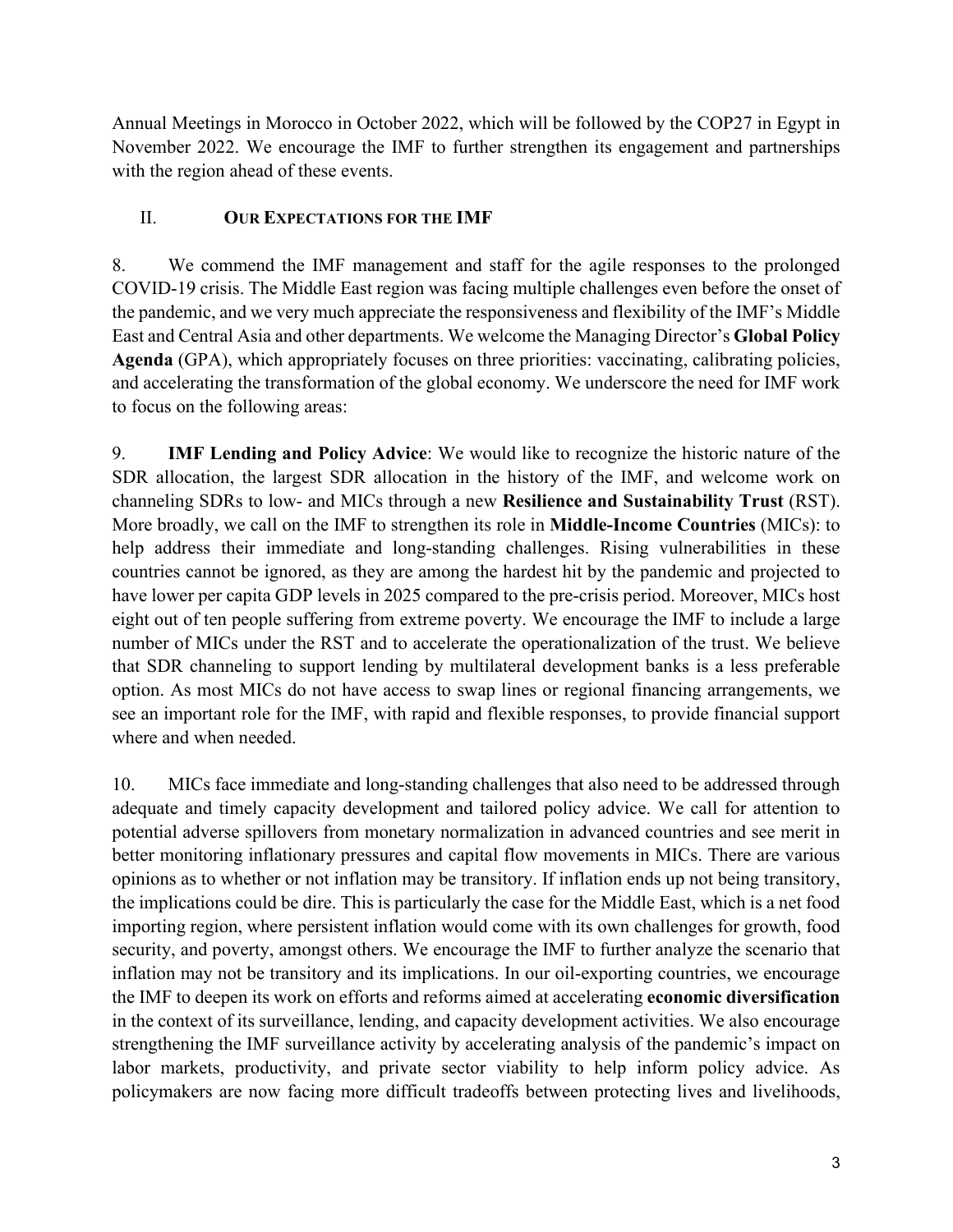preserving fiscal sustainability and financial stability, and investing in the future, the IMF should provide **tailored and country-specific policy advice**.

11. **Debt Management**: The IMF must pursue its efforts to address rising debt vulnerabilities in member countries. Despite the limited number of sovereign defaults to date, the fears of a systemic debt crisis are present. Recent IMF work highlighted the substantial increases in emerging countries' debt levels as a result of the unprecedented fiscal responses to the pandemic. We call for particular attention to the banks-sovereigns nexus and associated vulnerabilities. For developing countries facing debt challenges, we urge private sector participation to ensure the success of the G-20 Common Framework. We support the IMF's work on the debt agenda by continuing to implement the multi-pronged approach, including by supporting greater debt transparency and further developing the dialogue on debt restructuring. We support additional work to improve the international debt architecture and to promote more transparency by creditors.

12. **Sustainability**: We remain of the view that **the Fund's work on climate change must fit within a comprehensive sustainability and development framework**. This is particularly relevant in EMDCs in which job creation, more equal opportunities, financial inclusion, the digitalization of the economy, and a greener economy; all are pressing sustainability concerns in these countries with critical macroeconomic implications. It is important that the IMF's work on climate change balances adaptation, transition, and mitigation needs. Careful attention to **climate adaptation** is essential in the Middle East region as this directly impacts the livelihoods of the vulnerable populations. This work should consider lower precipitation, rising sea levels, and water scarcity, along with rising temperatures and greenhouse gas emissions, as well as climate change that causes marine hurricanes on coastal areas of the Gulf Peninsula. **Managing the transition** is also essential, notably in hydrocarbon-exporting countries. It is also important for the IMF's work on climate change to be carried out in the context of the Paris Agreement, and in cooperation with other relevant international organizations. Adequate IMF **budgetary resources** are essential to respond to the climate change adaptation and transition needs of the membership, alongside mitigation.

13. We are particularly concerned about the **social consequences** of a prolonged impact from the pandemic, which warrants careful attention by the IMF, including to the adequacy of the social safety nets in place. The IMF could encourage initiatives similar to Egypt's Decent Life (Hayah Karima) program, which is positively impacting 60 percent of the population, especially in rural areas, and contributes to mitigating the negative impacts of the pandemic by improving the standards of living conditions of the neediest groups. Implementation of effective macroeconomic policies in the country, supported by a successful IMF program, provided a strong foundation and fiscal space for structural and localized reforms, including the Decent Life initiative. We emphasize the need for the IMF to provide country-tailored advice to member countries and our region in creating jobs and promoting more equality and financial inclusion.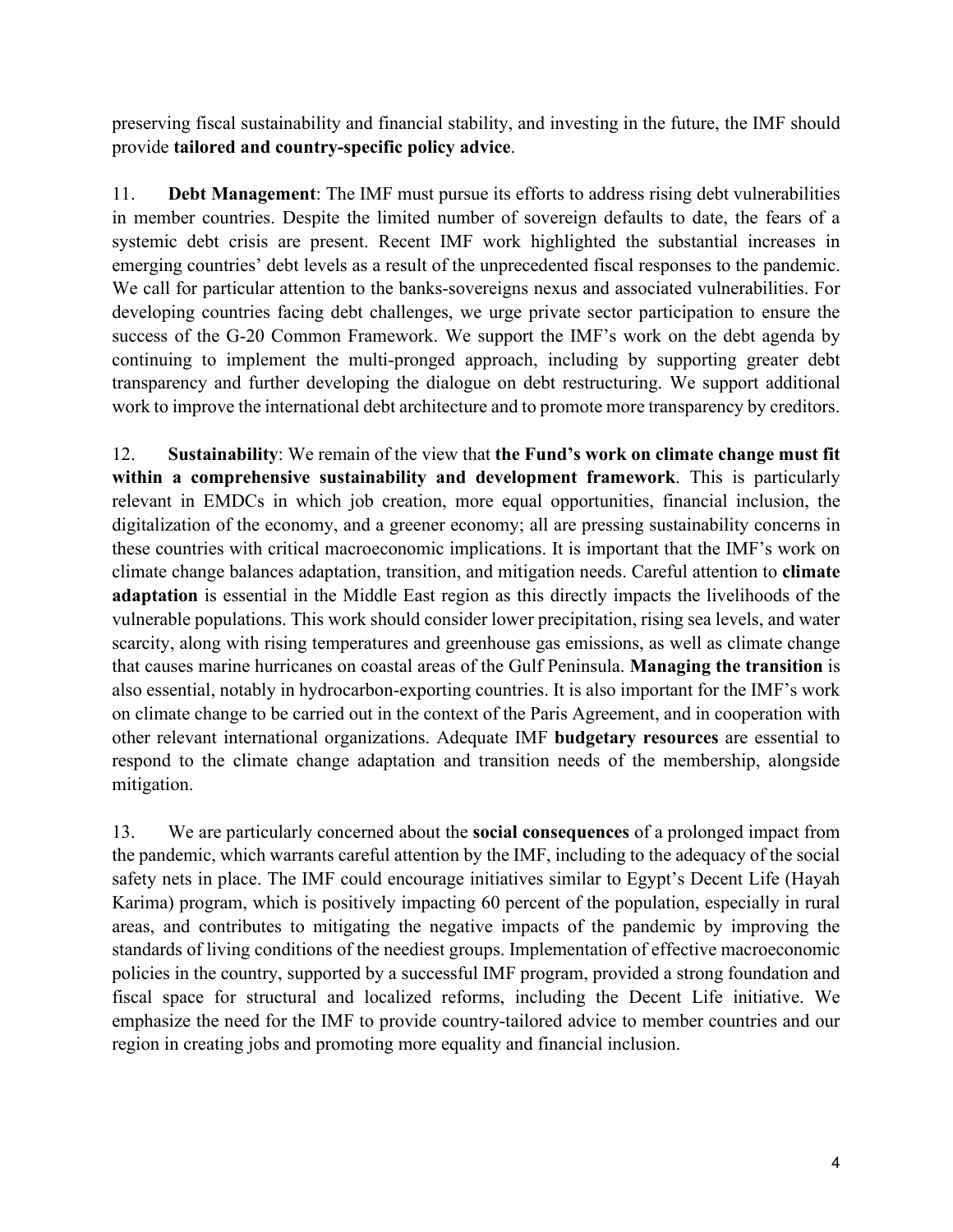14. **Digitalization**. In the fast-evolving technology landscape, it is important to address the digital divide across and within countries, as well as leverage digitalization to promote strong and inclusive growth. We fully support the IMF's work on digitalization in partnership with other international financial institutions. Countries in our constituency are making progress towards embracing digitalization, including in the financial sector and in monetary arrangements. Work on the implications of central bank digital currencies (CBDC) must be complemented by advice on how to mitigate the risks to financial stability and integrity. **Adequate budgetary resources** are needed so the IMF can support the membership meaningfully in the area of digitalization.

15. **Fragile and conflict-affected states (FCS), small states and countries hosing refugees:** Fragile and conflict-affected countries, including Yemen, tourism-reliant small states such as the Maldives, as well as countries hosting large refugee populations and dealing with large internally displaced populations, like Iraq, Jordan, and Lebanon, are hard-hit by the COVID-19 shock and will face daunting challenges, with deepening humanitarian concerns. The IMF has an important role to play in these countries. Economic development in FCS is a key contributor to peacebuilding and stabilization of fragile and conflict-affected situations. We look to the IMF and the international community to provide substantial support to FCS—including through tailored IMF policy advice, capacity development, and additional financing, as well as through debt service relief, and through catalyzing other support. The IMF's financial support to many FCS remains constrained, and we encourage the IMF to accelerate its consideration of financing options. We also call on the IMF to **assess the direct and indirect economic implications on hosting communities and countries of hosting large refugee flows**. This work is essential in the effort to mobilize adequate and timely donor support.

16. **Quota reform**. Our chair is committed to a strong, quota-based, and adequately resourced IMF at the center of the global financial safety net. The  $16<sup>th</sup>$  General Quota Review provides an opportunity to ensure the primary role of quotas in IMF resources, to reduce reliance on borrowed resources, and to assess the adequacy of quotas to meet potential resource demands during the second half of this decade. The principles underpinning the 2008 quota reform remain valid and should continue to underpin the quota formula review in the context of the  $16<sup>th</sup>$  Review. The current quota formula works well as it continues to reflect dynamic developments in the world economy and could allow a meaningful realignment of quota shares. **We, therefore, support keeping the current quota formula unchanged under the 16<sup>th</sup> Review**. It is essential for the 16<sup>th</sup> Review to avoid an outcome in which shifts in quota shares to dynamic EMDCs are made largely at the expense of other EMDCs and shifts to large economies are made largely at the expense of smaller ones, as was the case in past quota reforms. This is critical to ensure the Fund's legitimacy and its efficiency. It is also important in the context of the COVID-19, which has severely affected many EMDCs.

17. **Diversity and inclusion**: Progress towards geographic diversity and inclusion at the IMF, particularly for the Arab countries, remains very slow. We, therefore, call for **strong management commitment and accelerated efforts** to strengthen the recruitment and enhance the career